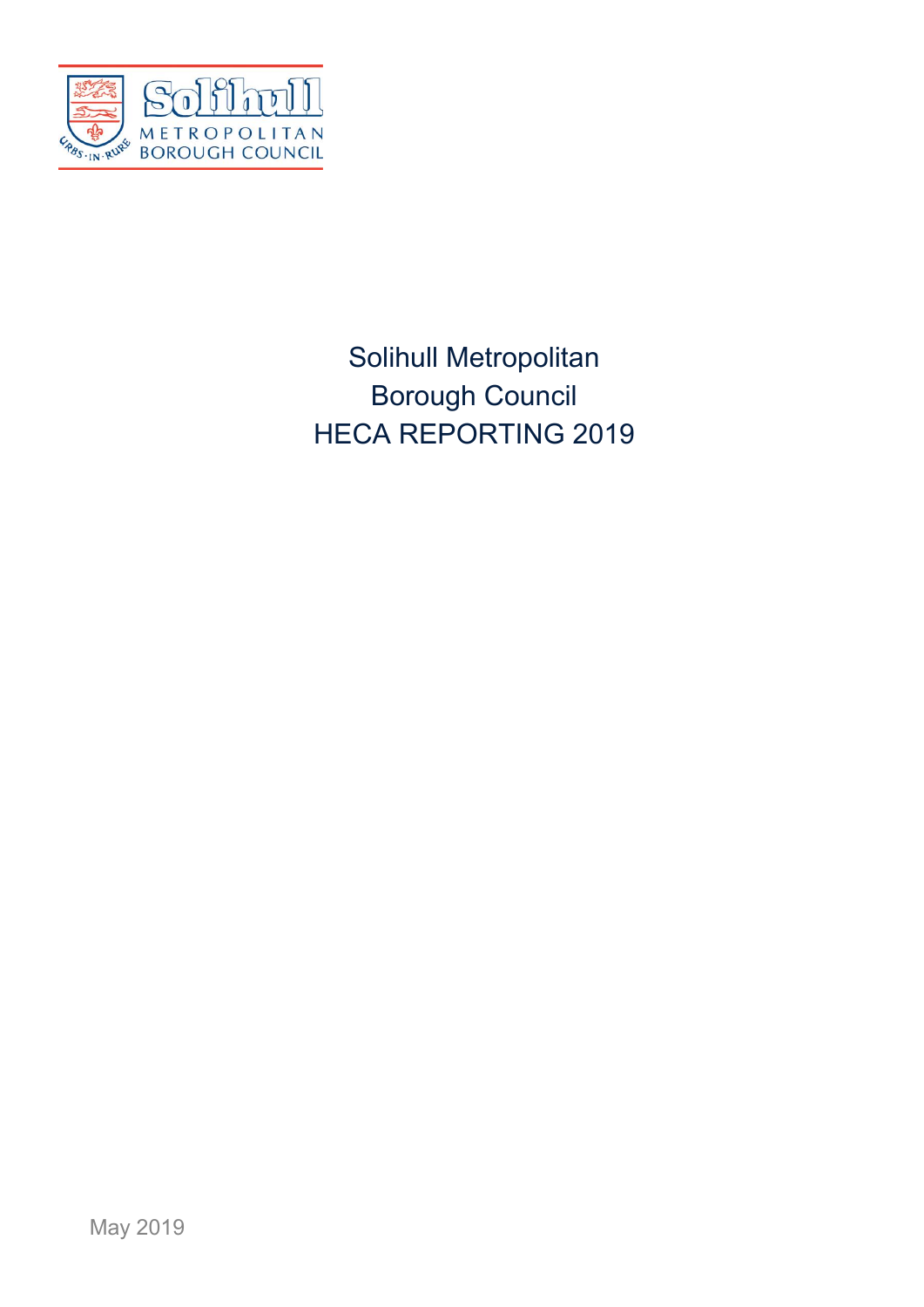## **Contents**

| Introduction |                                      |  |
|--------------|--------------------------------------|--|
|              | <b>HECA Reporting 2019 Questions</b> |  |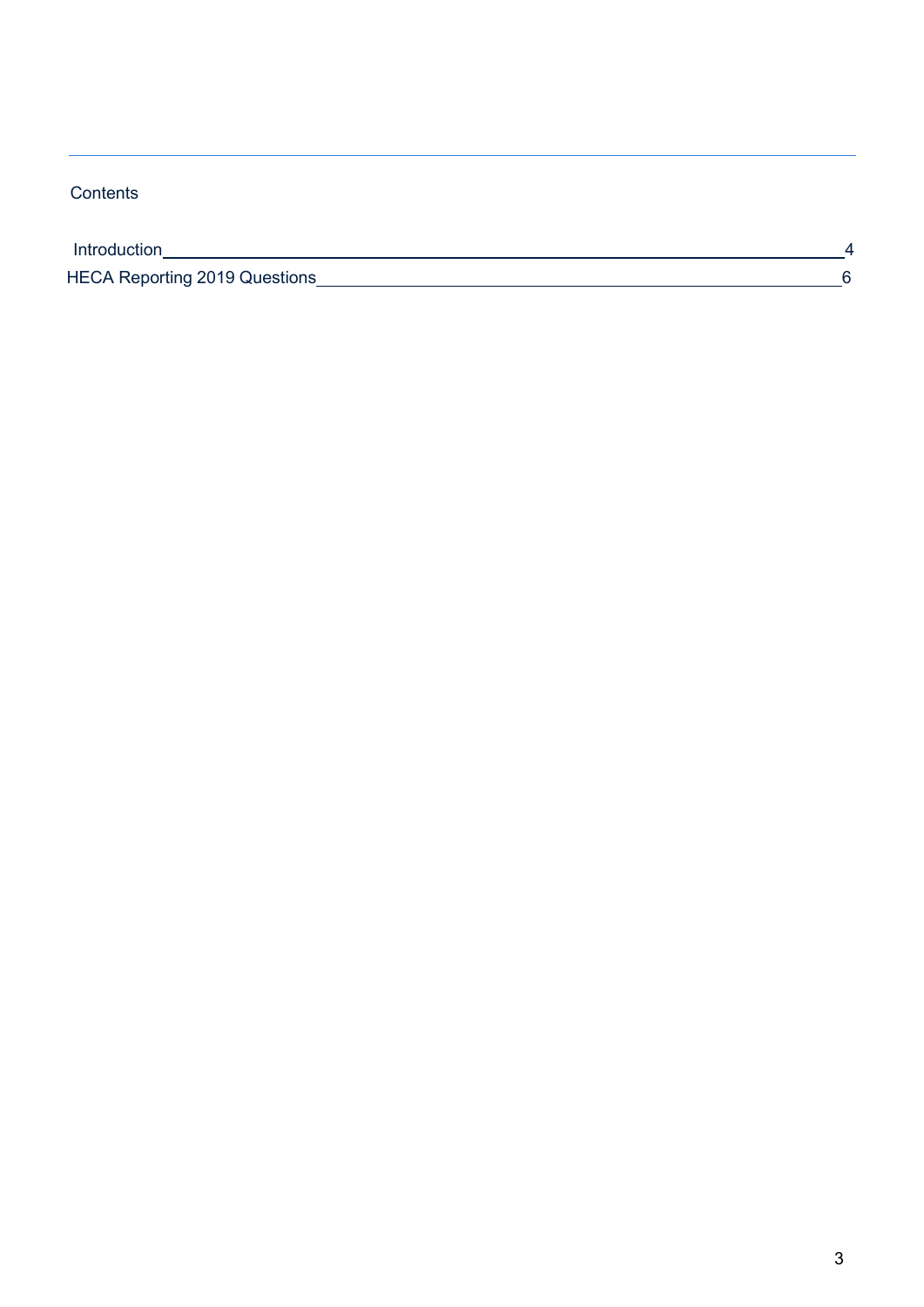#### <span id="page-2-0"></span>**Introduction**

The Secretary of State for Energy and Climate Change requires local authorities in England to provide an update report every two years setting out the energy conservation measures that the authority considers practicable, cost-effective and likely to result in significant improvement in the energy efficiency of residential accommodation in the area. This report builds on previous reports setting out how Solihull Metropolitan Borough Council intends to help householders take advantage of financial incentives such as the Energy Company Obligation (ECO), Renewable Heat Incentive (RHI), Feed in Tariff (FIT) and any other schemes that became available. In addition it will also provide information on funding sourced and provided by the council.

Our Green Prospectus clearly sets out the councils vision in relation to Sustainability. The Green Prospectus will help articulate Solihull's low carbon vision, ensuring that -through managed growth -we are at the forefront of the UK's transition to a low carbon economy. It is informed by a number of current and emerging strategies emanating from the West Midlands Combined Authority and Greater Birmingham and Solihull Local Enterprise Partnership (GBSLEP) - all of which provide the strategic direction for sustainability across the region. We have a number of key themes within our plan and it is the Energy theme that will be the focus for our HECA delivery and ambitions.

Since HECA was first introduced Solihull Metropolitan Borough Council has submitted annual reports to the Secretary of State. Outlining progress made towards the assumed target of a 25% improvement in energy efficiency in domestic property in our borough. With the



introduction of additional specific targets under Local Area Agreements we have delivered programmes and works for energy efficiency, fuel poverty and carbon performance.

We are now in our fourth reporting stage for the revitalised HECA and this report details both projects and work we have delivered since the last report in 2017 and our plans for the next two years to address home energy related issues across our borough.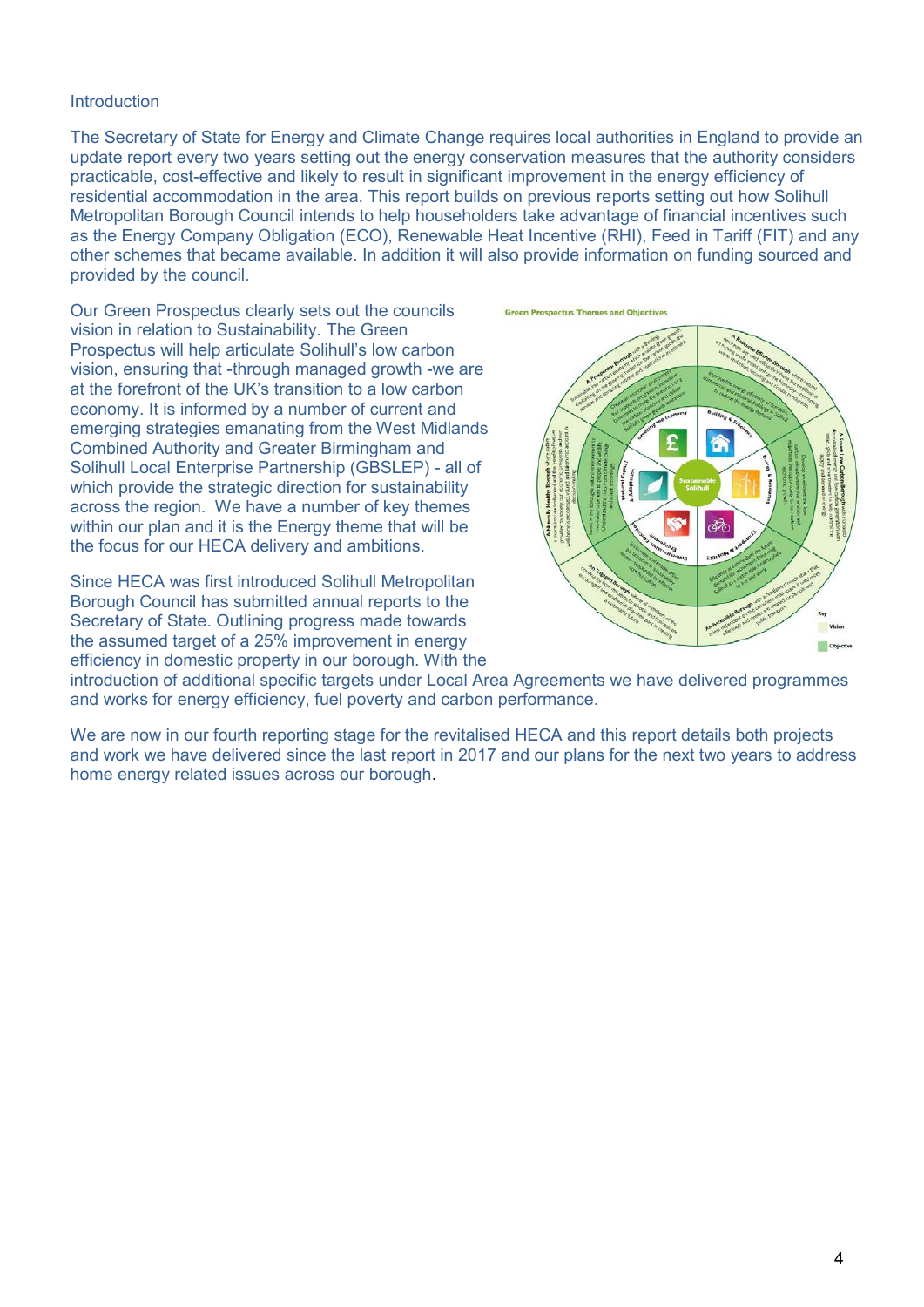## <span id="page-3-0"></span>HECA Reporting 2019 Questions

|                                                             | Name of Local Authority: Solihull Metropolitan Borough Council                                                                                                                                                                                                                                                                                                                                                                                                                                                                                                               |     |
|-------------------------------------------------------------|------------------------------------------------------------------------------------------------------------------------------------------------------------------------------------------------------------------------------------------------------------------------------------------------------------------------------------------------------------------------------------------------------------------------------------------------------------------------------------------------------------------------------------------------------------------------------|-----|
| Name and contact details of official submitting the report: |                                                                                                                                                                                                                                                                                                                                                                                                                                                                                                                                                                              |     |
|                                                             | Job title of official submitting the report: Sustainability Officer<br>Name: Robin Dunlevy<br>Email: rdunlevy@solihull.gov.uk<br>Phone Number: 0121 704 6450                                                                                                                                                                                                                                                                                                                                                                                                                 |     |
|                                                             | <b>Headline and Overview Questions</b>                                                                                                                                                                                                                                                                                                                                                                                                                                                                                                                                       |     |
| $\mathbf{1}$                                                | Does your Local Authority have a current strategy on carbon<br>reduction and/or energy efficiency for domestic or non-domestic<br>properties?                                                                                                                                                                                                                                                                                                                                                                                                                                | Yes |
| $\overline{2}$                                              | If yes, please provide a link to your current strategy here:<br>http://www.solihull.gov.uk/Portals/0/StrategiesPlansPolicies/Housing/Energ<br>yandAffordableWarmthStrategy.pdf<br>The council monitors and sets targets to reduce emissions through Carbon<br>Management. This is a key project of the Green Prospectus, the Council's<br>road map to a 'low carbon borough'.<br>The Council publishes its emissions in a Carbon Report, and is developing<br>an understanding of its future emissions with a few to putting in strategies<br>(and projects) to reduce them. |     |
|                                                             |                                                                                                                                                                                                                                                                                                                                                                                                                                                                                                                                                                              |     |
| 3                                                           | a. What scheme(s) has your local authority implemented (or planning to) in<br>support of energy saving/carbon reduction in residential accommodation<br>(such as owner-occupied, privately rented and social housing) or non-<br>domestic properties since 2017? (if you have not implemented any scheme,<br>please enter 'N/A')                                                                                                                                                                                                                                             |     |
|                                                             | The council works with partners to deliver and develop a range of projects<br>that support our residents and provide both energy and carbon reduction<br>along wider outcomes for residents of increased incomes, improvements in<br>health along with a improved housing stock and rising EPC's. Since 2017 we<br>have delivered or are delivering the following:                                                                                                                                                                                                           |     |
|                                                             | The council works closely with its Arms-Length Management Organisation<br>(ALMO) Solihull Community Housing (SCH). During this reporting period the<br>following energy efficiency measures have been installed or are being<br>delivered or planned:                                                                                                                                                                                                                                                                                                                        |     |
|                                                             | <b>Heating upgrades</b><br>We have continued with our programme to upgrade older less efficient heating<br>systems with 384 new boilers and heating systems installed                                                                                                                                                                                                                                                                                                                                                                                                        |     |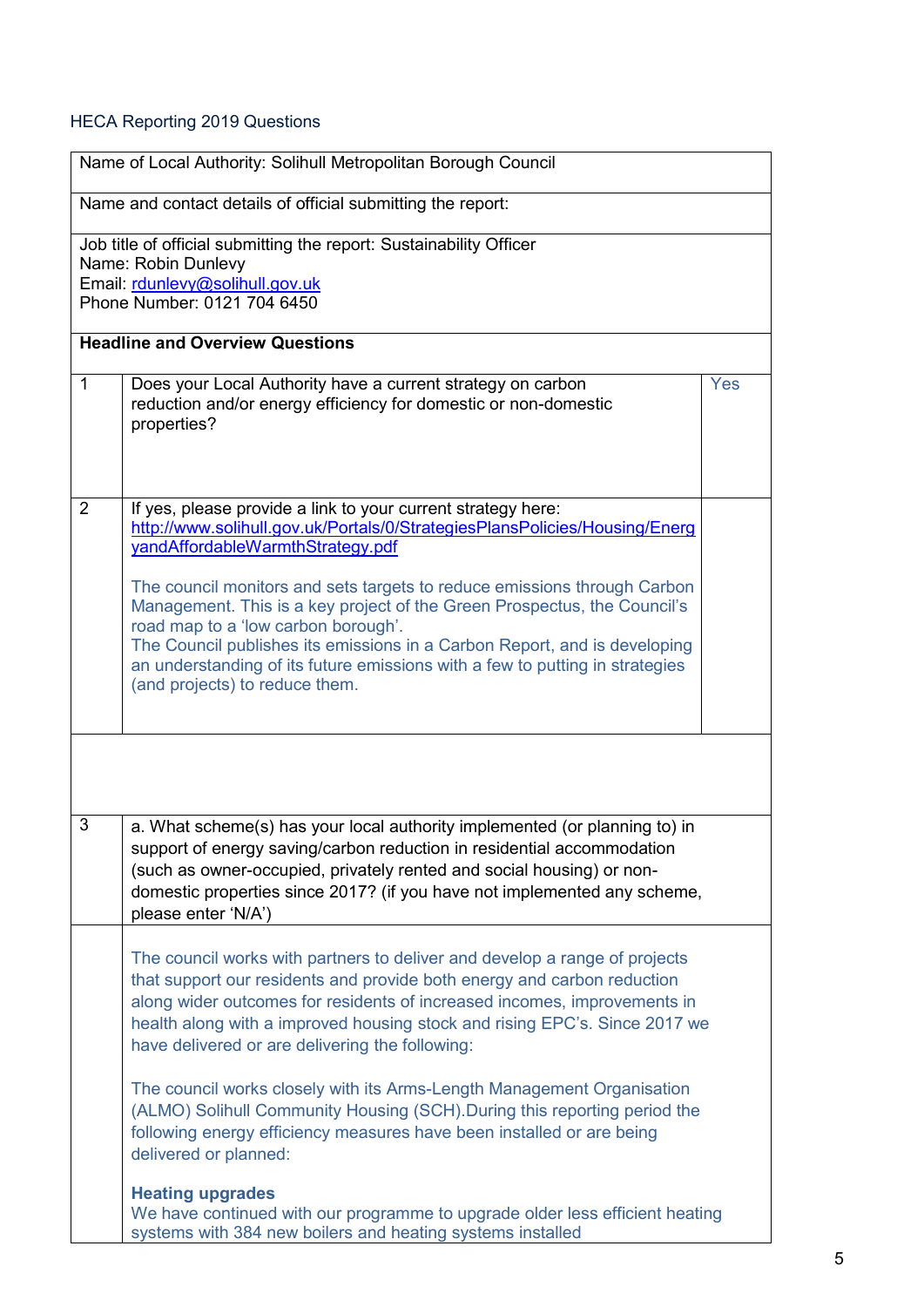#### **First time central heating (Warm Homes fund)**

We have secured funding to deliver first time gas central heating for up to 250 properties. This will be split equally between social housing and private homes. This programme is due to last until June 2020.

#### **High Rise heating proposal**

We have received detailed feasibility studies for two heating replacement options. These will be subject to further assessment but the current preferred options are either ground source heat pumps or gas district heating.

#### **External wall insulation**

Carried out external wall insulation to 181 solid wall and system built properties, improving their thermal performance for residents.

#### **Window replacements**

Installing new energy efficient double glazed windows in around 650 homes.

#### **New build schemes**

We have installed solar PV systems to the communal areas of two major new build projects providing care and support services.

#### **Biomass boilers installations**

Commissioned a detailed assessment of the condition of all biomass boiler installations and plant to improve operational efficiency

#### **E, F & G rated properties**

Identified those properties that currently have an EPC rating of E, F or G and what improvement measures would help to improve thermal performance and increase the EPC rating.

#### **Void Property Energy Management Scheme**

Energy Angels – Void energy management scheme commenced in 2018 in order to provide administrative savings for SCH and support to new tenants. To date 681 tenants have been supported. (further details in answer to Q6).

The council has also delivered or is delivering the follow schemes:

#### **Training for front line staff**

The council has provided (via act on Energy and NEA) training for front line staff from internal and external partners in relation to, fuel poverty, energy efficiency, income maximization and smart meters.

**Warm Homes Fund** – the council have successful bid to deliver a category one programme for first time gas extension in homes across Solihull. (further details in answer to Q6).

**Winter Warmth Campaign** – Our ongoing campaign operating since 2008 to protect vulnerable residents from the effects of cold. The campaign provides support to all vulnerable residents and directly contacts over 4000 residents on an annual basis. Targeted groups include the elderly, disabled, families with young children in receipt of income related benefits. (further details in answer to Q6).

**Specialist Energy Advice Line and Support** The council funds a dedicated and specialist energy helpline for residents to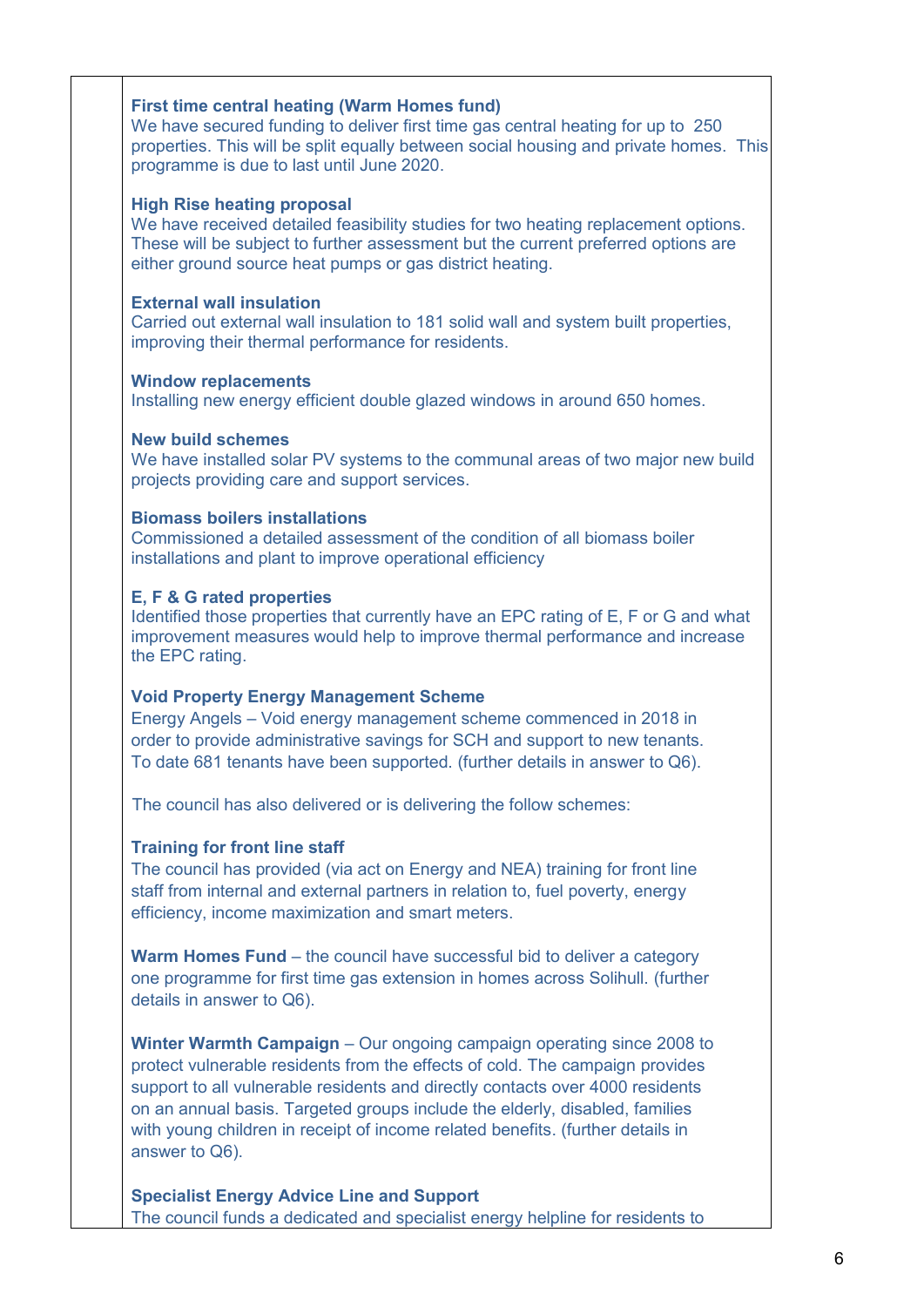| receive independent advice and assistance. This is provided by Act on<br>Energy a local charity operating in the area with over 20 years' experience of<br>delivering energy advice and support to residents. Act on Energy provide<br>both energy advice and support the delivery of ECO schemes such as flex<br>and the industry initiative schemes. |
|--------------------------------------------------------------------------------------------------------------------------------------------------------------------------------------------------------------------------------------------------------------------------------------------------------------------------------------------------------|
| <b>Your Green Future</b> – Hosted a project to allow school age young people to<br>understand the importance of the wider sustainability agenda including<br>energy. In 2018, 14 schools attended the event with 296 students taking part<br>in a range of business led workshops.                                                                     |
| <b>Inter-Climate Conference -</b> In partnership with Inter-Climate Network, the<br>council has hosted 2 Inter Climate Conference events inviting local<br>secondary schools to debate solutions to climate change. The young people<br>took part in officer led workshops, one of which focused on energy efficiency.                                 |
| <b>Switch and Save</b> – we have delivered 10 successful switch and schemes<br>dating back to 2015. (further details in answer to Q6).                                                                                                                                                                                                                 |

| What has been, or will be, the cost(s) of running and administering the scheme(s), |
|------------------------------------------------------------------------------------|
| such as the value of grants and other support made available, plus any other costs |
| incurred (such as administration) as desired? Please provide figures and a brief   |
| narrative account if desired.                                                      |
|                                                                                    |

**The Warm Homes Fund** project has a potential value of £961,875. Administration costs for the project are £65,000 which includes the cost of pre and post installation Energy Performance Certificates. The average cost per install is £3,500.

**Winter Warmth Campaign** – annual cost £64,146 **Cost** of Service at current level per annum :

| Staff (1 x FTE Winter Warmth Manager, 1 x 0.5 FTE Advisor) | £45,000.00 |
|------------------------------------------------------------|------------|
| Temperature Cards (5000 per year)                          | £ 4,246.00 |
| <b>Emergency Equipment/Funds/EE measures</b>               | £ 9,700.00 |
| Printing/postage incl proactive letter                     | £ 1,500.00 |
| <b>Expenses - Staff and Volunteers</b>                     | £ 1,000.00 |
| <b>Telephones</b>                                          | £ 1,200.00 |
| Other – stationery/GOCs                                    | £ 1,500.00 |

**Act on Energy** – cost £15,000 per annum to provide phone line and support for residents to assist access to funding such as ECO, plus switching etc

5 What businesses, charities, third sector organisations or other stakeholders do you work with to deliver the scheme(s)?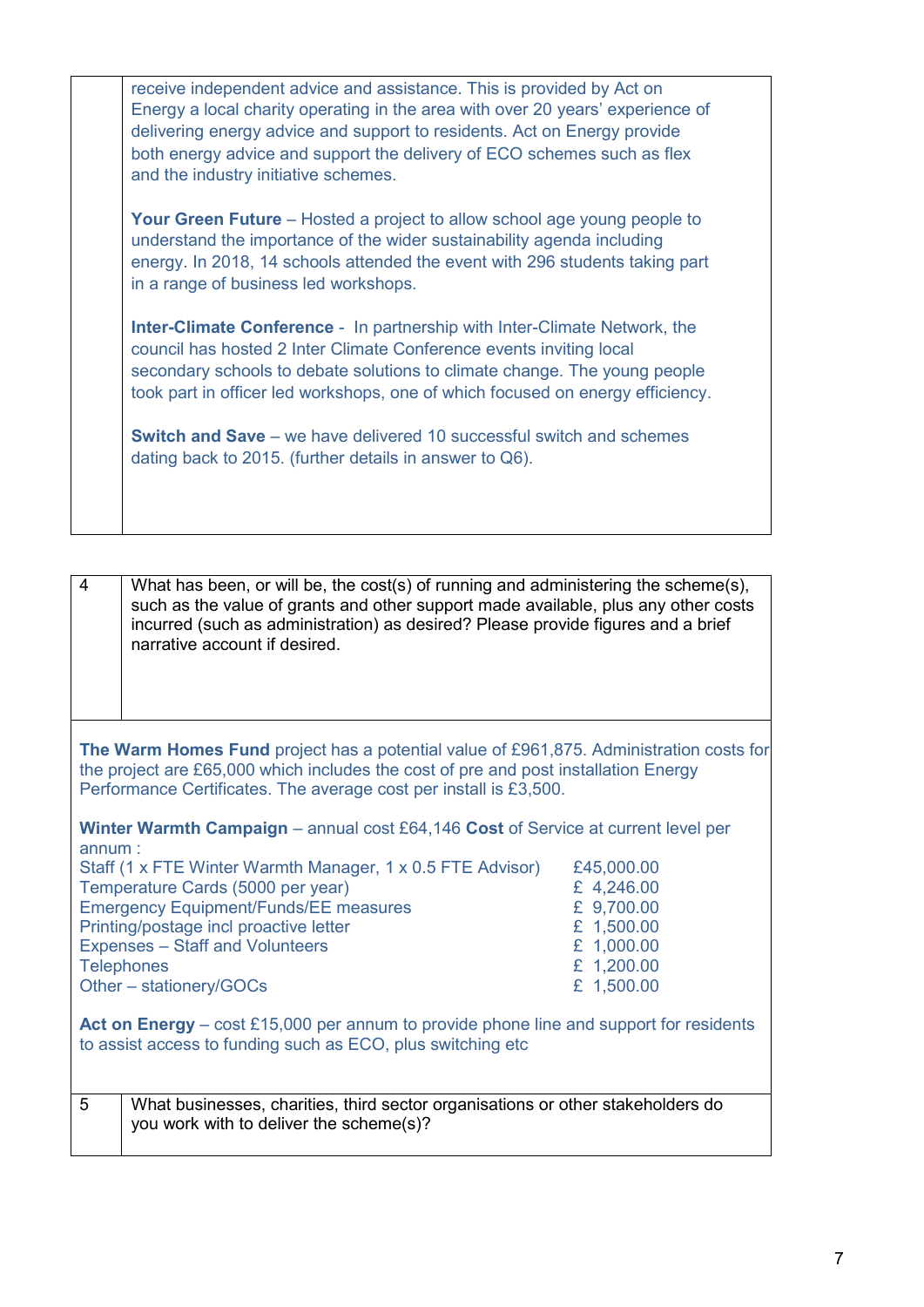We work with a number of partners including other statutory sectors such as public health and adult social care to ensure we offer quality support to our residents. We work with the following partners to deliver our programs:

Act on Energy, Age UK Solihull, CAB, Dodds Group, NEA, Solihull Community Housing, Solihull Community Advice Hub, Disability Resource Centre.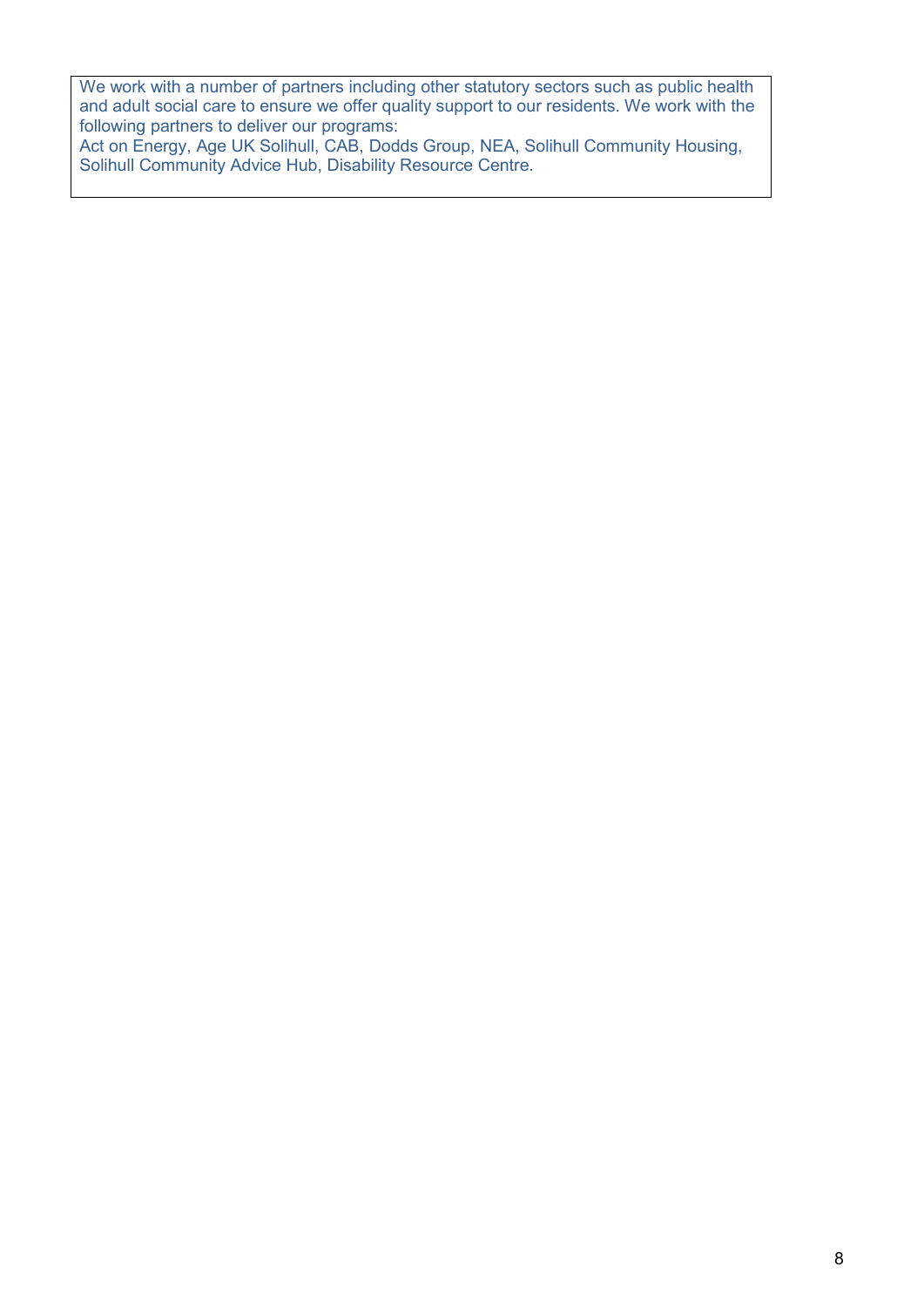savings, economic impacts such as job creation and/or increased business competitiveness, societal impacts such as alleviation of fuel poverty and/or improved health outcomes etc.)? This does not have to be measured against national data or benchmarks, but rather focuses on the local authority's own monitoring and evaluation. We provide advice and support in a number ways and outcomes are often driven by the criteria set through the funded programmes available through external sources e.g. ECO or WHF. We have delivered through our schemes the following for residents: **WHF** – this scheme is still being delivered but we have provided 27 installs with another 30 due to be installed in the next few months. All of the properties were using electric storage heating prior to the installation of gas wet central heating. The new central heating provides estimated bill savings of around £300 pa with an increased SAP score of around 10 points. **Winter Warmth Campaign** – outcomes for the campaign in 2017/19 were: 2017/18 2018/19 Grants 30 Cold Homes and Energy Surveys 159 Condensation and Damp Interventions 15 10 Electric Blankets 88<br>
Emergency Funding 14 = £1.242.34 6 = £103.71 **Emergency Funding** Energy Efficiency Measure 52 35 Energy Supplier Dispute 52 47<br>
Fuel Debt 41 Fuel Debt 41 Heaters 54 54 Expedience Leater Collection 58 25<br>
Heating Breakdown 50 52 Heating Breakdown 50 Information and Advice 1897 1897 1551 Insulation 17 17 New Boiler 20 19 Carbon Monoxide Detectors 0 22<br>Reprogramming/Instruction – Boilers 31 27 Reprogramming/Instruction – Boilers 31<br>Switches 31<br>254 – 83 recorded  $254 - 83$  recorded as taken up =  $\frac{\text{£}21,256}{227 = \text{£}31,780}$ 225-95 recorded as taken up =  $£7,623.02$ <br> $214 = £34.240$ Warm Home Discount Proactive Letters **1** 3000 4000

6 What has been the outcome of the scheme(s) (e.g. energy savings, carbon

## **Energy Angels – SCH project**

Year to date 722 voids. Of the reported voids Energy Angels have switched 681. That is a conversion rate of 94% against an anticipated 85%.

Savings to SCH can be calculated as £11,990.84 worked hour saving (calculated at a rate of £15.59 per hour) and £6,737.24 for standing charge based on the 681 properties switched.

Tenant savings are estimated to equal £51,141.43 for the year to date. Overall therefore, total savings equal £69,869.51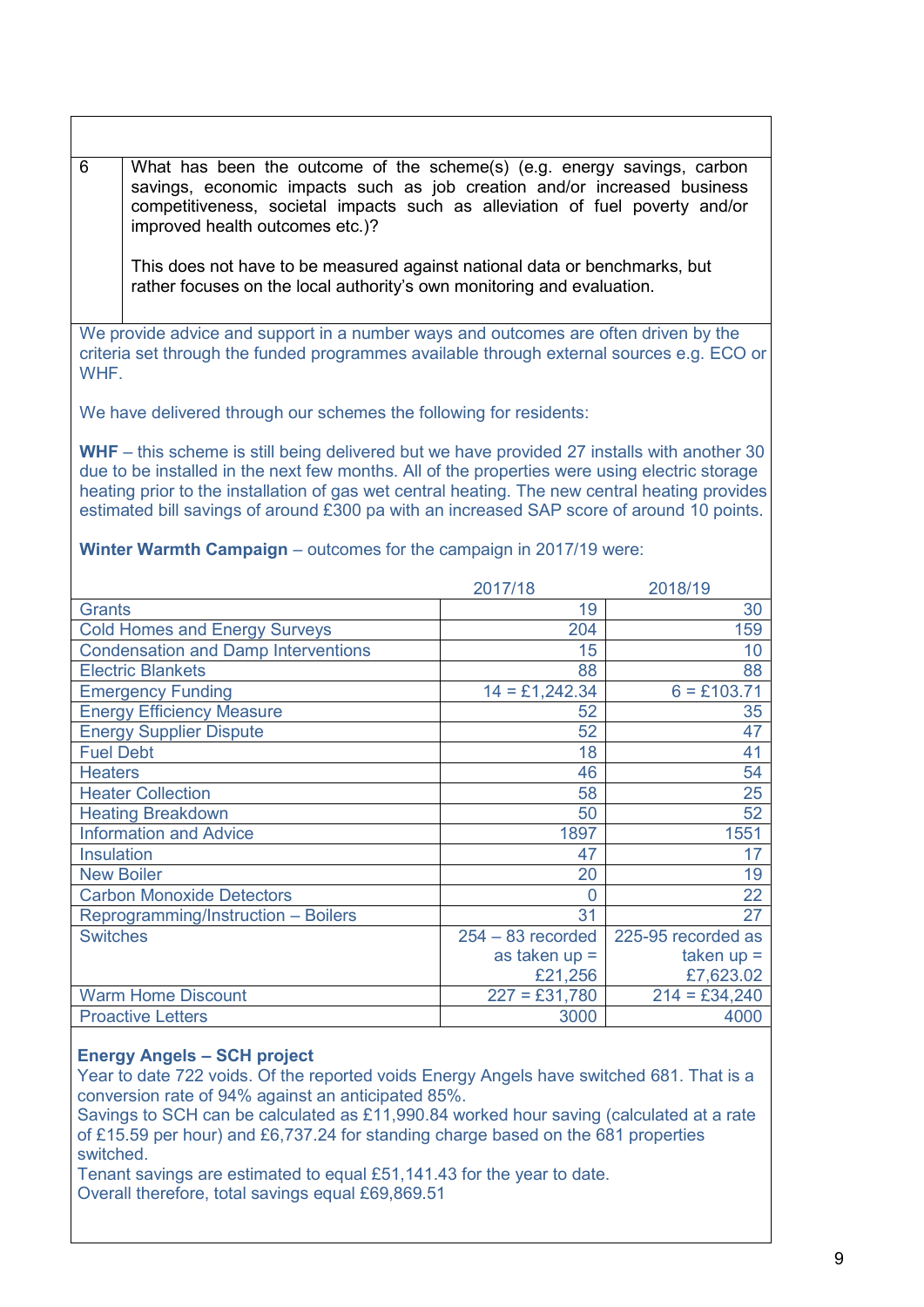**Solihull Switch and Save** – In partnership with iChoosr, the council has managed a number of successful Collective Energy Switching Schemes called Solihull Switch 'n' Save with the aim of helping residents find a better/cheaper deal on home gas and electricity bills. This scheme will mean residents won't need to negotiate the often confusing world of energy suppliers and tariffs.

We ran the scheme in October 2015, May 2016, October 2016, May 2017, October 2017, May 2018 and October 2018 and the results were:

| <b>Date</b>     | <b>Registrations</b> | <b>Average</b><br><b>Savings</b> | <b>Number of</b><br><b>Switchers</b> | $%$ of<br><b>switchers</b> | <b>Total Bill</b><br><b>Savings</b> |
|-----------------|----------------------|----------------------------------|--------------------------------------|----------------------------|-------------------------------------|
| Oct 2015        | 749                  | £295.87                          | 272                                  | 36%                        | £80,477                             |
| <b>May 2016</b> | 1,120                | £358.78                          | 442                                  | 39%                        | £158,579                            |
| Oct 2016        | 814                  | £130.63                          | 156                                  | 19%                        | £20,378                             |
| May 2017        | 2,429                | £284.18                          | 583                                  | 24%                        | £165,107                            |
| Oct 2017        | 1,161                | £245.20                          | 228                                  | 20%                        | £55,660                             |
| <b>May 2018</b> | 3,199                | £239.72                          | 580                                  | 18%                        | £139,039                            |
| Oct 2018        | 1,195                | £143.22                          | 233                                  | 19%                        | £33,228                             |
| <b>Totals</b>   | 10,667               | £257.47                          | 2,494                                | 23%                        | £652,470                            |

#### **Energy Advice Service**

Our local energy advice service provides independent and impartial advice to residents via trained and experienced staff. In additional to financial support and energy saving the support also includes:

|                                                                                                        | No of<br><b>Events/measures</b> | <b>Clients</b><br>receiving<br>1-2-1 advice | <b>Energy</b><br><b>Saving Kwh</b> | <b>Monetary Savings</b> |
|--------------------------------------------------------------------------------------------------------|---------------------------------|---------------------------------------------|------------------------------------|-------------------------|
| <b>Events (saving</b><br>based on 33%<br>take up of<br>advice includes<br>switching)                   | 41                              | 423                                         |                                    | £36,820                 |
| <b>Presentations</b><br>(saving based<br>on 33% take up<br>of advice<br><b>includes</b><br>switching)  | 10                              | 311                                         |                                    | £27,089                 |
| <b>Front line staff</b><br>training                                                                    | $\overline{4}$                  | 48                                          |                                    | £12,624                 |
| <b>HVs</b>                                                                                             | 41                              | 41                                          |                                    | £10,783                 |
| <b>Heating</b><br><b>Measures</b>                                                                      | 66                              | ECO/flex &<br><b>WHF</b>                    | 243,342                            | £11,220                 |
| <b>Loft insulation</b>                                                                                 | 16                              | <b>ECO/flex</b>                             | 19,776                             | £896                    |
| <b>Cavity wall</b><br><b>insulation</b>                                                                | 72                              | <b>ECO/flex</b>                             | 187,632                            | £11,160                 |
| <b>Telephone Line</b><br>(saving based<br>on 33% take up<br>of advice<br><b>includes</b><br>switching) | 358                             | 358                                         |                                    | £31,297                 |

In addition, the schemes supported by Act on Energy have improved health and wellbeing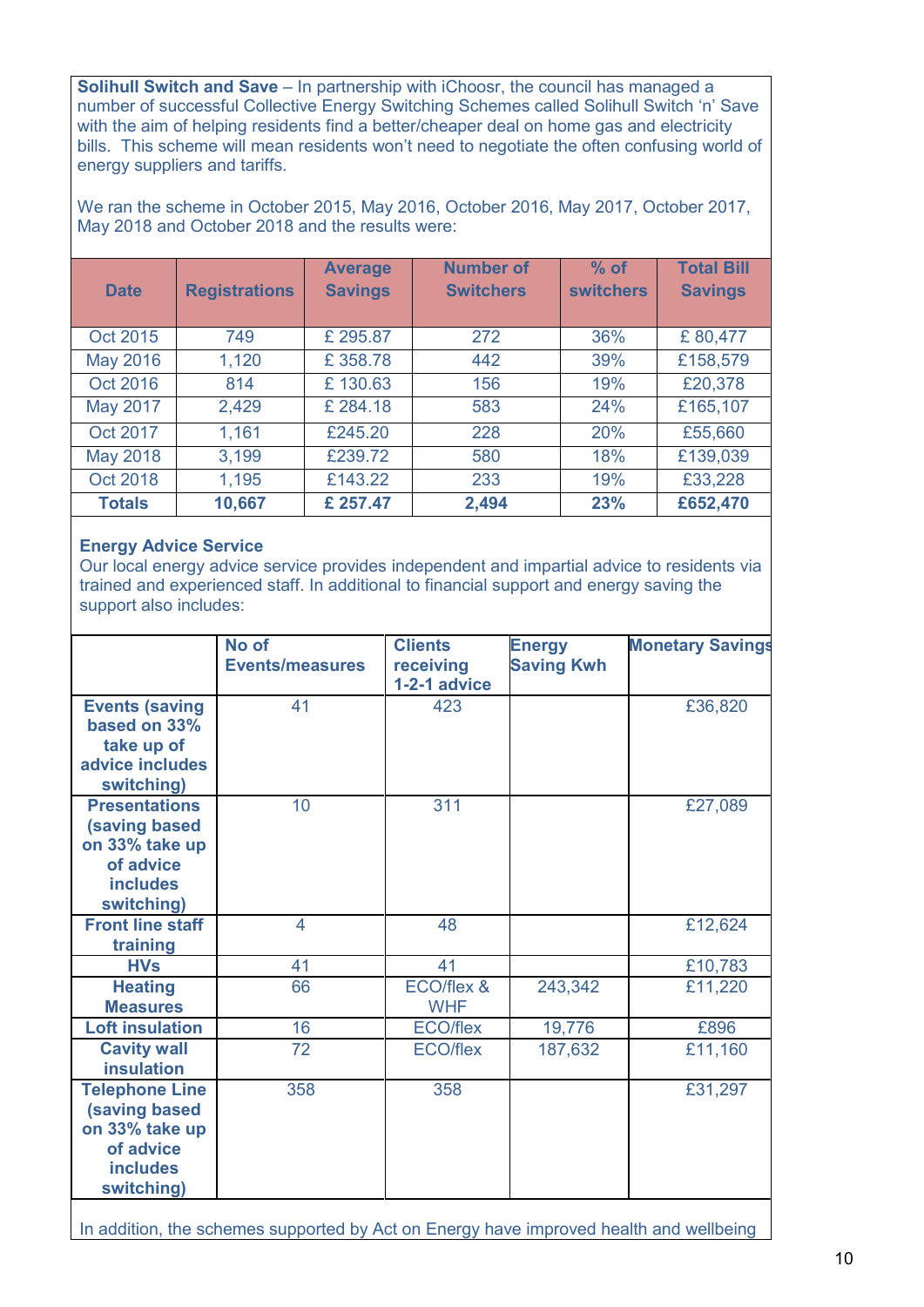|                | outcomes for residents whilst also supporting the West Midlands economy by using the<br>local supply chain where possible.                                                          |
|----------------|-------------------------------------------------------------------------------------------------------------------------------------------------------------------------------------|
|                |                                                                                                                                                                                     |
|                | Also, it is estimated that the energy efficiency measures in the table above have produced                                                                                          |
|                | Carbon savings of around 130 tonnes.                                                                                                                                                |
|                |                                                                                                                                                                                     |
| $\overline{7}$ | What lessons have you learned from delivering this scheme(s)?                                                                                                                       |
|                |                                                                                                                                                                                     |
|                |                                                                                                                                                                                     |
|                |                                                                                                                                                                                     |
|                | Although levels of fuel poverty in the borough are lower than other LA's in the West<br>Midlands we do still have areas of significant fuel poverty. Consequently, demand for       |
|                | support is high and we are only able to offer support to households working within                                                                                                  |
|                | considerable funding constraints and therefore can only focus on those most in need. It is                                                                                          |
|                | evident that a whole house approach to energy efficiency is required together with support                                                                                          |
|                | in relation to income maximisation and debt management. Schemes need to incorporate                                                                                                 |
|                | this support as well as capital funding. Fuel poverty will not be eradicated by providing                                                                                           |
|                | capital funding for low cost measures. There needs to be more emphasis on 1-2-1 support<br>for the most vulnerable pre and post intervention to encourage take up and provide       |
|                | ongoing support.                                                                                                                                                                    |
|                | Schemes take a long time to generate interest from vulnerable residents.                                                                                                            |
|                | <b>Local Communications Strategy</b>                                                                                                                                                |
| 8              | Does your local authority provide any advisory service to consumers (and<br><b>Yes</b>                                                                                              |
|                | businesses) on how to save energy?                                                                                                                                                  |
|                |                                                                                                                                                                                     |
| 9              | If yes to question 8, please briefly outline how this is undertaken (or enter 'N/A' if                                                                                              |
|                | appropriate)                                                                                                                                                                        |
|                |                                                                                                                                                                                     |
|                | The council provides a specialist energy advice line through local charity Act on Energy<br>who have over 20 years' experience of providing impartial energy efficiency advice. The |
|                | support for residents includes advice on all aspects of energy and with accessing funding                                                                                           |
|                | support through ECO/ECO Flex, Industry Initiative Schemes or our own schemes. We also                                                                                               |
|                | provide information on our own website and through tenant newsletters to promote energy                                                                                             |
|                | saving switching etc.                                                                                                                                                               |
|                | The council work with AgeUK Solihull to deliver our annual winter warmth campaign and                                                                                               |
|                | provided a dedicated freephone number for residents to deliver that service.                                                                                                        |
|                |                                                                                                                                                                                     |
| 10             | How do you communicate or encourage energy saving amongst domestic                                                                                                                  |
|                | consumers and/or local businesses? (if you do not, please enter 'N/A' and move                                                                                                      |
|                | on to the next section 'Local Green Supply Chains')                                                                                                                                 |
|                | Information is available through a variety of sources including the following:                                                                                                      |
|                |                                                                                                                                                                                     |
| $\bullet$      | Council website - http://www.solihull.gov.uk/Resident/housing/Improving-your-                                                                                                       |
|                | home/energyefficiency                                                                                                                                                               |
| $\bullet$      | Act on Energy Website - http://www.actonenergy.org.uk/                                                                                                                              |
| $\bullet$      | Leaflets across the borough to promote our schemes                                                                                                                                  |
| $\bullet$      | Leaflets on specific issues such as heating, damp, switching                                                                                                                        |
| $\bullet$      | <b>Newsletters</b><br><b>Local charities</b>                                                                                                                                        |
| $\bullet$      | Social media                                                                                                                                                                        |
| $\bullet$      | Letters to residents to promote schemes e.g. WHF                                                                                                                                    |
| $\bullet$      | <b>Promotion at Walk-in Centres</b>                                                                                                                                                 |
| $\bullet$      | Information at flu clinics                                                                                                                                                          |
| $\bullet$      | Articles for Patient Participation Groups linked to NHS Surgeries                                                                                                                   |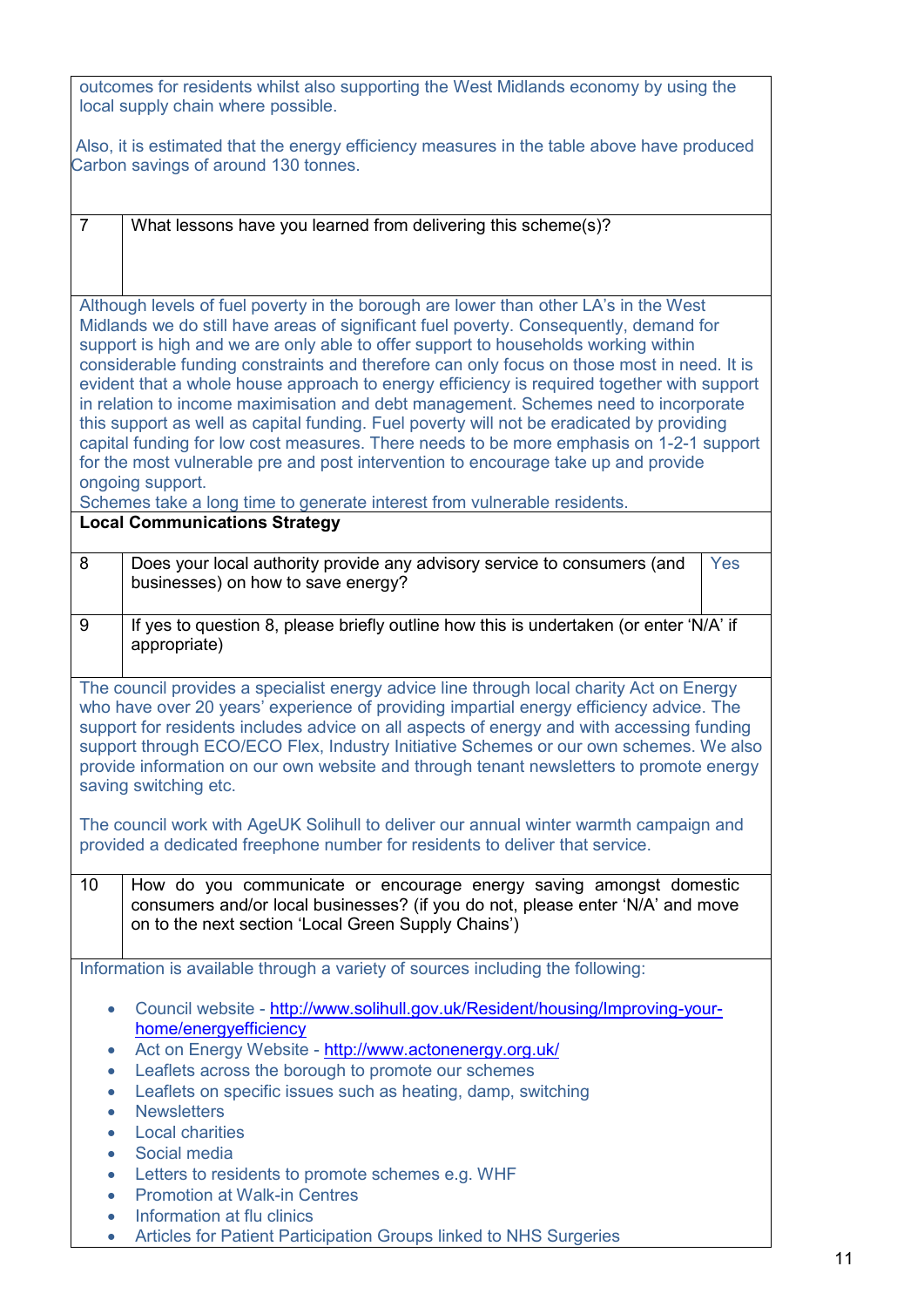- Provision of energy advice at the local Job Centre and Libraries
- Provision of training for internal and external frontline staff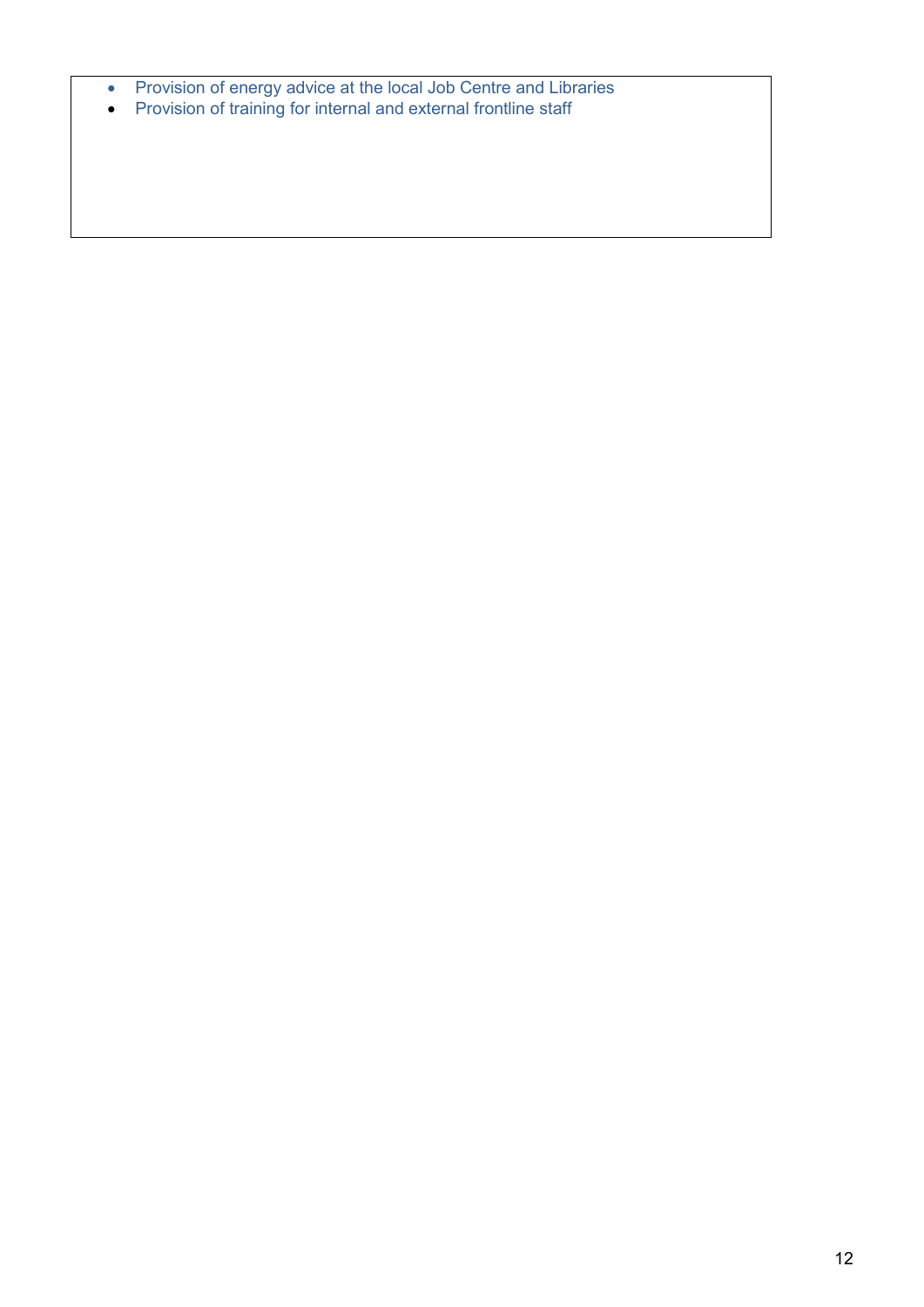|                                                                                                                                                                                                                                                                                                                                                                                                                                                                                                                                                                                                                                                                                                   | <b>Local Green Supply Chains</b>                                                                                                                                                                                                                                                                                                                                                                 |  |  |
|---------------------------------------------------------------------------------------------------------------------------------------------------------------------------------------------------------------------------------------------------------------------------------------------------------------------------------------------------------------------------------------------------------------------------------------------------------------------------------------------------------------------------------------------------------------------------------------------------------------------------------------------------------------------------------------------------|--------------------------------------------------------------------------------------------------------------------------------------------------------------------------------------------------------------------------------------------------------------------------------------------------------------------------------------------------------------------------------------------------|--|--|
| 11                                                                                                                                                                                                                                                                                                                                                                                                                                                                                                                                                                                                                                                                                                | Does your Local Authority promote the use of energy efficient products<br>Yes<br>amongst consumers (and businesses)? (if you answer no please move<br>onto the next section 'Private Rented Sector')                                                                                                                                                                                             |  |  |
| 12                                                                                                                                                                                                                                                                                                                                                                                                                                                                                                                                                                                                                                                                                                | If yes to question 11, please briefly detail how this promotion work is<br>undertaken.                                                                                                                                                                                                                                                                                                           |  |  |
|                                                                                                                                                                                                                                                                                                                                                                                                                                                                                                                                                                                                                                                                                                   | Promotion through our energy advice partner Act on Energy and wider through our LEP<br>and WMCA work where energy is a key priority.                                                                                                                                                                                                                                                             |  |  |
| 13                                                                                                                                                                                                                                                                                                                                                                                                                                                                                                                                                                                                                                                                                                | What engagement (formal or informal) does your local authority have with local<br>businesses/supply chains involved in promoting energy efficiency products or<br>carbon reduction?                                                                                                                                                                                                              |  |  |
|                                                                                                                                                                                                                                                                                                                                                                                                                                                                                                                                                                                                                                                                                                   | The Council publishes a monthly e-newsletter for businesses offering a range of support<br>services and advice sharing for businesses specializing or have an interest in carbon<br>reduction or energy efficiency.                                                                                                                                                                              |  |  |
|                                                                                                                                                                                                                                                                                                                                                                                                                                                                                                                                                                                                                                                                                                   | Business support is available via social media and the Solihull For Success website.                                                                                                                                                                                                                                                                                                             |  |  |
|                                                                                                                                                                                                                                                                                                                                                                                                                                                                                                                                                                                                                                                                                                   | The council hosts the Sustainability Visioning Group, consisting of attendees from a range<br>of local businesses including Birmingham Airport, Jaguar Land Rover and the NEC. This<br>group has delivered a number of events supporting businesses in improving their<br>sustainability and energy efficiency. Future plans include energy efficiency workshops<br>managed by the Carbon Trust. |  |  |
|                                                                                                                                                                                                                                                                                                                                                                                                                                                                                                                                                                                                                                                                                                   | Domestic Private Rented Sector (PRS) Minimum Energy Efficiency Standards                                                                                                                                                                                                                                                                                                                         |  |  |
| The Minimum Energy Efficiency Regulations (the Regulations) apply to all privately rented<br>properties in England and Wales. As of April 2018, all such properties are legally required<br>to have an Energy Performance Certificate (EPC) of at least an E before they can be let on<br>a new tenancy. This requirement will then extend to all such properties by 1 April 2020,<br>even if there has been no change in tenant or tenancy (please see BEIS's published<br>guidance documents for the full details on the standard).<br>The PRS Regulations give enforcement powers to local authorities, and authorities are<br>responsible for ensuring landlord compliance within their area. |                                                                                                                                                                                                                                                                                                                                                                                                  |  |  |
| 14                                                                                                                                                                                                                                                                                                                                                                                                                                                                                                                                                                                                                                                                                                | Is your authority aware of the PRS Minimum Efficiency Standards<br>Yes<br>which came into force in April 2018?                                                                                                                                                                                                                                                                                   |  |  |
|                                                                                                                                                                                                                                                                                                                                                                                                                                                                                                                                                                                                                                                                                                   | (if you answered no, please move on to the next section 'Financial<br>Support for Energy Efficiency')                                                                                                                                                                                                                                                                                            |  |  |
| 15                                                                                                                                                                                                                                                                                                                                                                                                                                                                                                                                                                                                                                                                                                | Which team within your authority is responsible for, or will be responsible for, leading<br>on enforcement of the PRS minimum standard? Please provide the contact details<br>of the person leading this team.                                                                                                                                                                                   |  |  |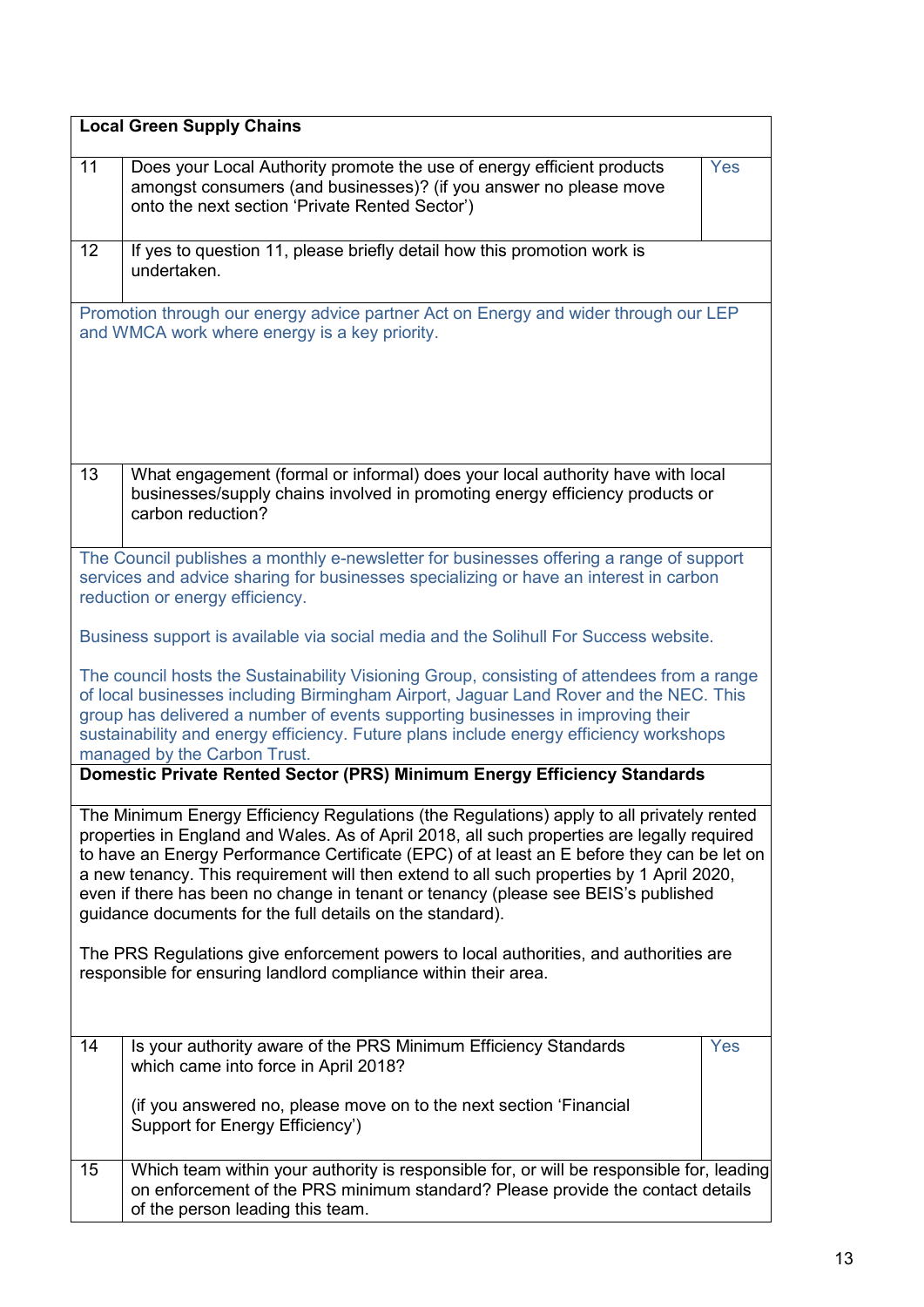|                                                                                                                                                                                                                                              | Trading standards will be responsible for the enforcement of PRS minimum standards                                                                                                                                                                                                                                                                               |   |  |
|----------------------------------------------------------------------------------------------------------------------------------------------------------------------------------------------------------------------------------------------|------------------------------------------------------------------------------------------------------------------------------------------------------------------------------------------------------------------------------------------------------------------------------------------------------------------------------------------------------------------|---|--|
| 16                                                                                                                                                                                                                                           | What method or methods does your authority use to communicate with<br>landlords and tenants about the standards and other related issues?                                                                                                                                                                                                                        |   |  |
|                                                                                                                                                                                                                                              | The Council communicates with landlords through the following methods:                                                                                                                                                                                                                                                                                           |   |  |
|                                                                                                                                                                                                                                              | <b>Council Website</b><br><b>Landlords Forum</b>                                                                                                                                                                                                                                                                                                                 |   |  |
| 17                                                                                                                                                                                                                                           | Do you directly target landlords of EPC F and G rated properties?                                                                                                                                                                                                                                                                                                | N |  |
|                                                                                                                                                                                                                                              | If yes, how? If no, please explain.                                                                                                                                                                                                                                                                                                                              |   |  |
| 18                                                                                                                                                                                                                                           | The current service is reactive only and we do not currently have resources to offer<br>an alternative option that would include the enforcement of MEES.                                                                                                                                                                                                        |   |  |
|                                                                                                                                                                                                                                              | Support and advice for landlords and private tenants is available from Act on Energy<br>to access any external funding and the use of trusted installers.                                                                                                                                                                                                        |   |  |
|                                                                                                                                                                                                                                              | <b>Financial Support for Energy Efficiency</b>                                                                                                                                                                                                                                                                                                                   |   |  |
| 19                                                                                                                                                                                                                                           | What financial programmes, if any, do you have to promote domestic and non-<br>domestic energy efficiency or energy saving? If applicable, please outline the<br>sums, where such funding is sourced, and where it is targeted.<br>(If you do not have any financial assistance programmes, please enter 'N/A' and<br>move onto the next section 'Fuel Poverty') |   |  |
|                                                                                                                                                                                                                                              |                                                                                                                                                                                                                                                                                                                                                                  |   |  |
|                                                                                                                                                                                                                                              | We have funding for the following physical intervention programmes:                                                                                                                                                                                                                                                                                              |   |  |
| Warm Homes Fund – Category 1 bid to provide first time central heating to residents. The<br>bid was for just over £900,000 and is for delivering heating measures to 250 homes across<br>the borough with 50/50 social/owner occupier split. |                                                                                                                                                                                                                                                                                                                                                                  |   |  |
| ECO – we also offer support though ECO but levels of funding are not fixed and are<br>dependent on supplier/installer offers.                                                                                                                |                                                                                                                                                                                                                                                                                                                                                                  |   |  |
| Winter Warmth Campaign $-$ £64,000 funded through public health and the council.                                                                                                                                                             |                                                                                                                                                                                                                                                                                                                                                                  |   |  |
|                                                                                                                                                                                                                                              | Energy advice and Support – funding of £15,000 provided by the council to support the<br>delivery of ECO and schemes such as WHF along with energy advice support to residents.                                                                                                                                                                                  |   |  |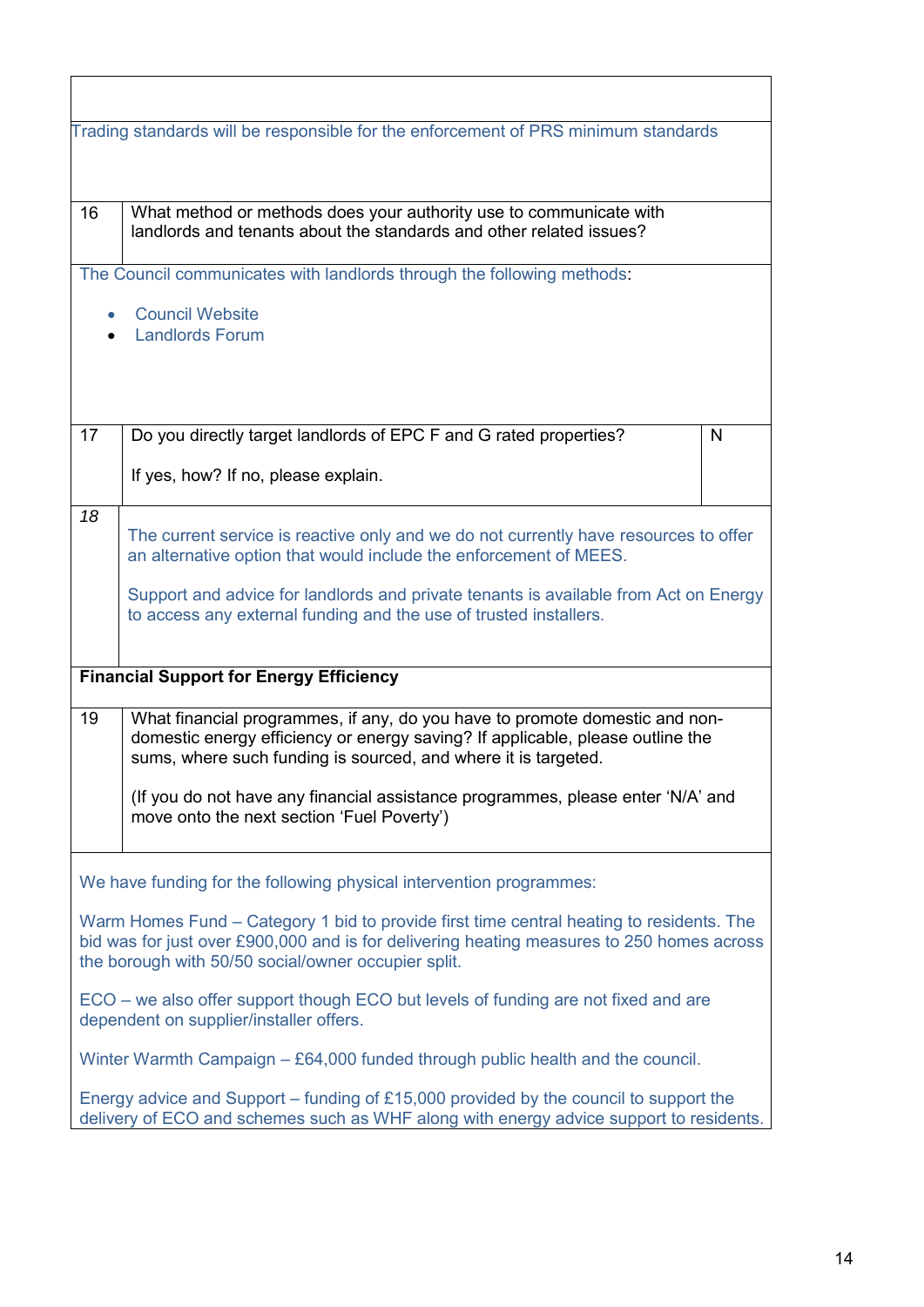|                                                                                                                | <b>Fuel Poverty</b>                                                                                                                                                                                                                              |     |  |
|----------------------------------------------------------------------------------------------------------------|--------------------------------------------------------------------------------------------------------------------------------------------------------------------------------------------------------------------------------------------------|-----|--|
| 20                                                                                                             | Does your local authority have a fuel poverty strategy?                                                                                                                                                                                          | Yes |  |
|                                                                                                                | If yes, please describe the scope of the strategy, and the support that is<br>available for low income and vulnerable households to help tackle fuel<br>poverty in your local area. Please also provide a link to your strategy if<br>published. |     |  |
|                                                                                                                | The council has a Home Energy Efficiency and Affordable Warmth Strategy (HEEAWS)<br>that was published in autumn 2015.                                                                                                                           |     |  |
|                                                                                                                | The purpose of the strategy is to guide the council and partner agencies in committing<br>resources to four linked objectives:                                                                                                                   |     |  |
|                                                                                                                | 1. To improve the energy efficiency of domestic dwellings in Solihull and promote the use<br>of appropriate low and zero carbon technologies that help to reduce carbon emissions.                                                               |     |  |
|                                                                                                                | 2. To work towards a reduction in fuel poverty throughout the Borough.                                                                                                                                                                           |     |  |
|                                                                                                                | 3. To provide a range of support for residents and in particular vulnerable households and<br>those on low income.                                                                                                                               |     |  |
|                                                                                                                | 4. To support the emerging 'green economy' through investment in energy efficiency<br>measures in new and existing housing and low and zero carbon technologies.                                                                                 |     |  |
| The HEEAWS also supports a number of Council strategies including:<br>• Green Prospectus<br>• Housing Strategy |                                                                                                                                                                                                                                                  |     |  |
|                                                                                                                | • Local Plan<br>• Solihull Community Housing - Climate Change Strategy                                                                                                                                                                           |     |  |
|                                                                                                                | The council provides quarterly briefing notes to provide partners with an update on<br>progress and note future challenges/ opportunities. The last update was in February 2019<br>and the link is:                                              |     |  |
|                                                                                                                | http://www.solihull.gov.uk/Portals/0/StrategiesPlansPolicies/Home-Energy-Efficiency-<br>update-February-2019.pdf                                                                                                                                 |     |  |
| 21                                                                                                             | What steps have you taken to identify residents/properties in fuel poverty? (enter<br>'N/A' if not appropriate)                                                                                                                                  |     |  |
|                                                                                                                | Residents that are more likely to be in fuel poverty have been identified through a number<br>of different approaches:                                                                                                                           |     |  |
| $\bullet$<br>$\bullet$                                                                                         | The Government's annual fuel poverty statistics have been used to identify areas in<br>the borough with the highest levels to be targeted with letters offering assistance for<br>WHF.<br><b>EPC</b> data                                        |     |  |
| $\bullet$                                                                                                      | Use of off gas data from Cadent to target potential homes along with data from<br><b>Solihull Community Housing</b>                                                                                                                              |     |  |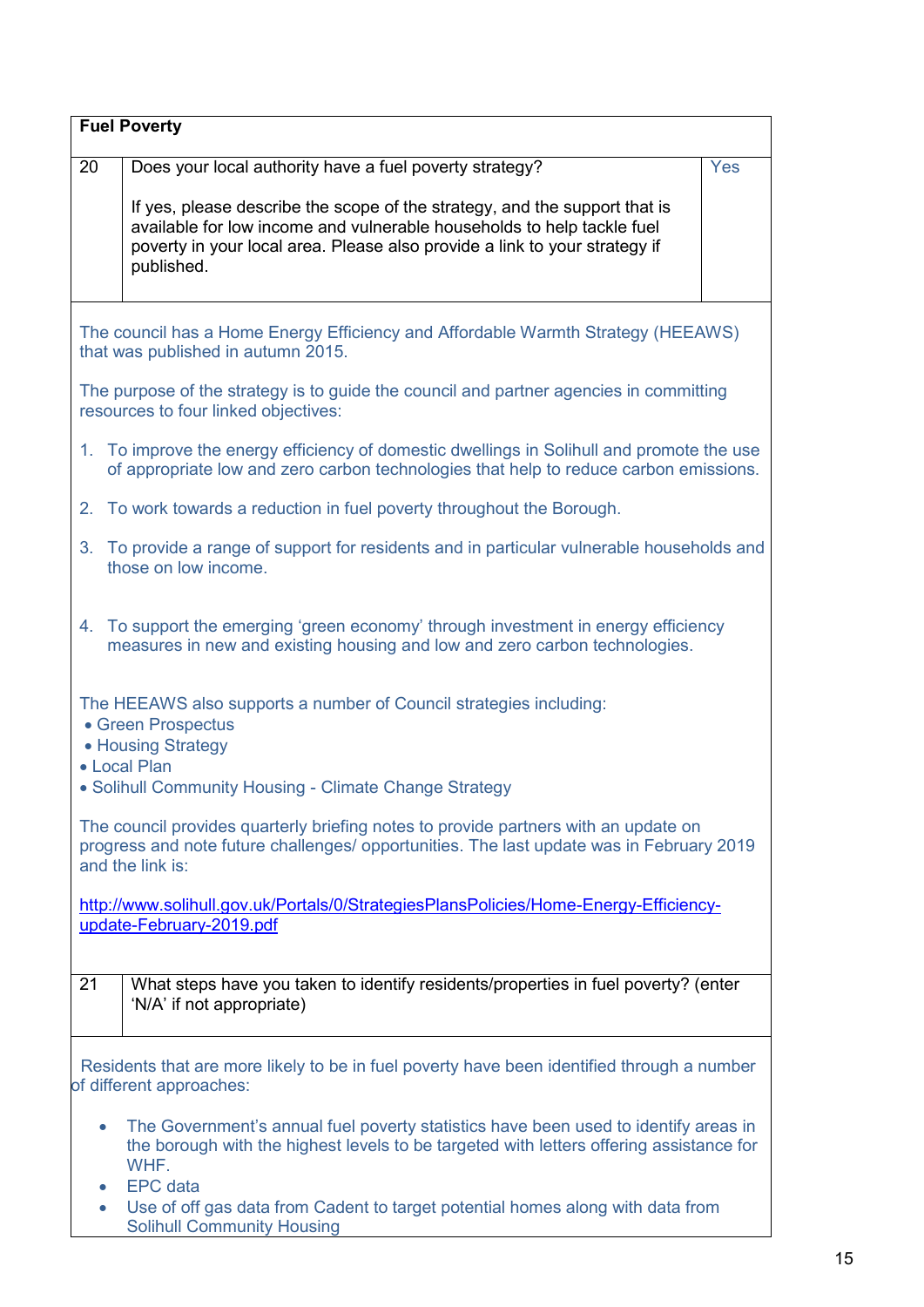|                                                                                                                                                                                                                                                                                                                                                                                                                                | Through partnership arrangements with frontline services such as GP practices,<br>home care providers, AgeUK, hospital discharge services, social workers and<br>children's centre staff, as they are in a position to identify clients as being fuel poor.                                                  |
|--------------------------------------------------------------------------------------------------------------------------------------------------------------------------------------------------------------------------------------------------------------------------------------------------------------------------------------------------------------------------------------------------------------------------------|--------------------------------------------------------------------------------------------------------------------------------------------------------------------------------------------------------------------------------------------------------------------------------------------------------------|
| 22                                                                                                                                                                                                                                                                                                                                                                                                                             | How does fuel poverty interlink with your local authority's overall carbon<br>reduction strategy? (enter 'N/A' if not appropriate)                                                                                                                                                                           |
|                                                                                                                                                                                                                                                                                                                                                                                                                                | Free text response to question 22 - please outline in no more than 200 words                                                                                                                                                                                                                                 |
| Carbon reduction sits within the wider Sustainability activity as detailed in the Green<br>Prospectus under the Buildings and Efficiencies Theme. The Home Energy Efficiency and<br>Affordable Warmth Strategy (HEEAWS) builds on existing policies, practices and<br>partnerships to maximise the potential for energy efficiency, low and zero carbon energy<br>and provision of affordable warmth to residents in Solihull. |                                                                                                                                                                                                                                                                                                              |
|                                                                                                                                                                                                                                                                                                                                                                                                                                | The aim of Solihull's Green Prospectus is to articulate Solihull's low carbon vision, ensuring<br>that - through managed growth - we are at the forefront of the UK's transition to a low<br>carbon economy. http://www.solihull.gov.uk/Portals/0/Planning/Solihull-Green-Prospectus-<br>2018-19-Refresh.pdf |
| 23                                                                                                                                                                                                                                                                                                                                                                                                                             | a. What measures or initiatives have you taken to promote fuel cost                                                                                                                                                                                                                                          |
|                                                                                                                                                                                                                                                                                                                                                                                                                                | reduction for those in fuel poverty? And if so what partnership with<br>business or energy providers have you undertaken? (enter 'N/A' if not                                                                                                                                                                |
|                                                                                                                                                                                                                                                                                                                                                                                                                                | appropriate) (enter 'N/A' if not appropriate)                                                                                                                                                                                                                                                                |
|                                                                                                                                                                                                                                                                                                                                                                                                                                | Free text response to question 23 - please outline in no more than 200 words                                                                                                                                                                                                                                 |
| The council utilise our energy advice partners Act on Energy who are able to access both<br>energy suppliers and local contractors to deliver our energy efficiency works and support<br>vulnerable residents in our communities.                                                                                                                                                                                              |                                                                                                                                                                                                                                                                                                              |
|                                                                                                                                                                                                                                                                                                                                                                                                                                | We also work with our partner, iChoosr, to deliver Switch and Save campaigns every year.<br>(see answer to question 6)                                                                                                                                                                                       |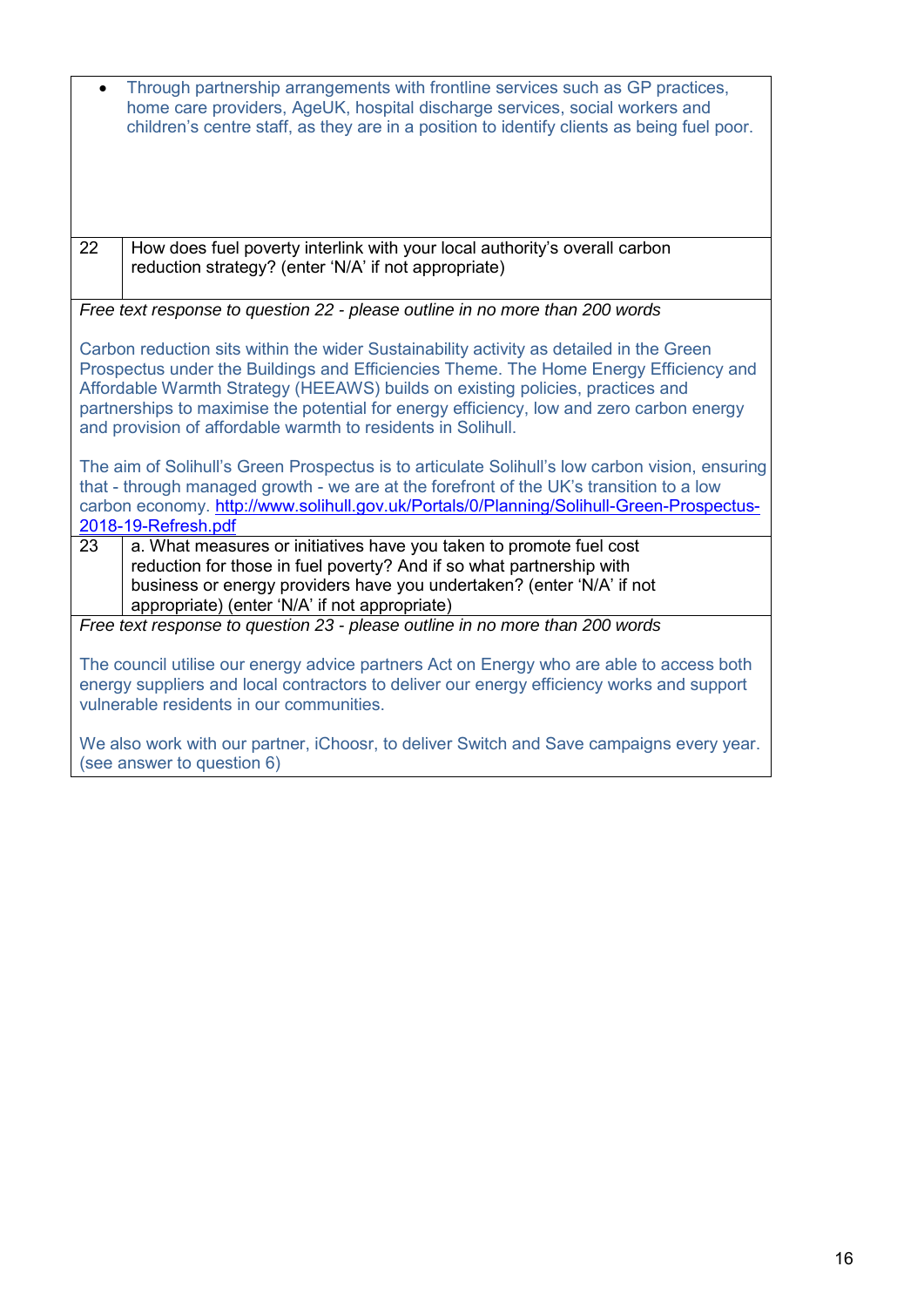## **The Energy Company Obligation**

The Energy Company Obligation (ECO) is an obligation on energy suppliersaimed at helping households cut their energy bills and reduce carbon emissions by installing energy saving measures. Following the Spring 2018 consultation, the Government set out in its [response](https://assets.publishing.service.gov.uk/government/uploads/system/uploads/attachment_data/file/727065/Energy_Company_Obligation_ECO3_2018-2022.pdf) that ECO3 will fully focus on Affordable Warmth – low income, vulnerable and fuel poor households.

The recently introduced ECO ["flexible eligibility"](https://www.gov.uk/government/publications/energy-company-obligation-eco-help-to-heat-scheme-flexible-eligibility) (ECO Flex) programme allows LAs to make declarations determining that certain households in fuel poverty or with occupants on low incomes and vulnerable to the effects of cold homes, are referred to ECO obligated suppliers for support under the Affordable Warmth element of ECO. LAs involved are required to issue a Statement of Intent that they are going to identify households as eligible, and the criteria they are going to use; and a declaration that the LA has been consulted on the installation of measures in a home.

| 24 | Has your local authority published a Statement of Intent (SoI) for ECO |  |
|----|------------------------------------------------------------------------|--|
|    | flexibility eligibility?                                               |  |

Yes

If yes, please include a link to your SoI below.

*Link to SoI:* [http://www.solihull.gov.uk/Portals/0/StrategiesPlansPolicies/Housing/Local-](http://www.solihull.gov.uk/Portals/0/StrategiesPlansPolicies/Housing/Local-Authority-Flexible-Eligibility-Statement-of-Intent.pdf)[Authority-Flexible-Eligibility-Statement-of-Intent.pdf](http://www.solihull.gov.uk/Portals/0/StrategiesPlansPolicies/Housing/Local-Authority-Flexible-Eligibility-Statement-of-Intent.pdf)

25 Please use the following space to provide any further information you feel might be of benefit to BEIS, in helping us to understand ECO Flex delivery in more detail. For example, the number of declarations signed versus the number of households helped.

We deliver ECO Flex with our trusted and impartial partner Act on Energy who assesses each case individually to consider the needs and eligibility of the resident. Referrals for the scheme come through our promotional work and through trusted partners. During 2018/19 we have installed 75 cavity wall insulation and 16 loft installations through flex and 5 boiler replacements. In addition, Flex has enabled us to help residents access Industry Initiative Schemes and Warm Home Fund.

## **Smart Metering**

26 Please provide a brief statement outlining your current or planned approach to: Engage and support your residents (including those in vulnerable circumstances or with pre-payment metering) to promote take up of smart meters and achieve associated benefits (e.g. ability to control energy use, identify best value tariffs)? Please detail any work undertaken or planned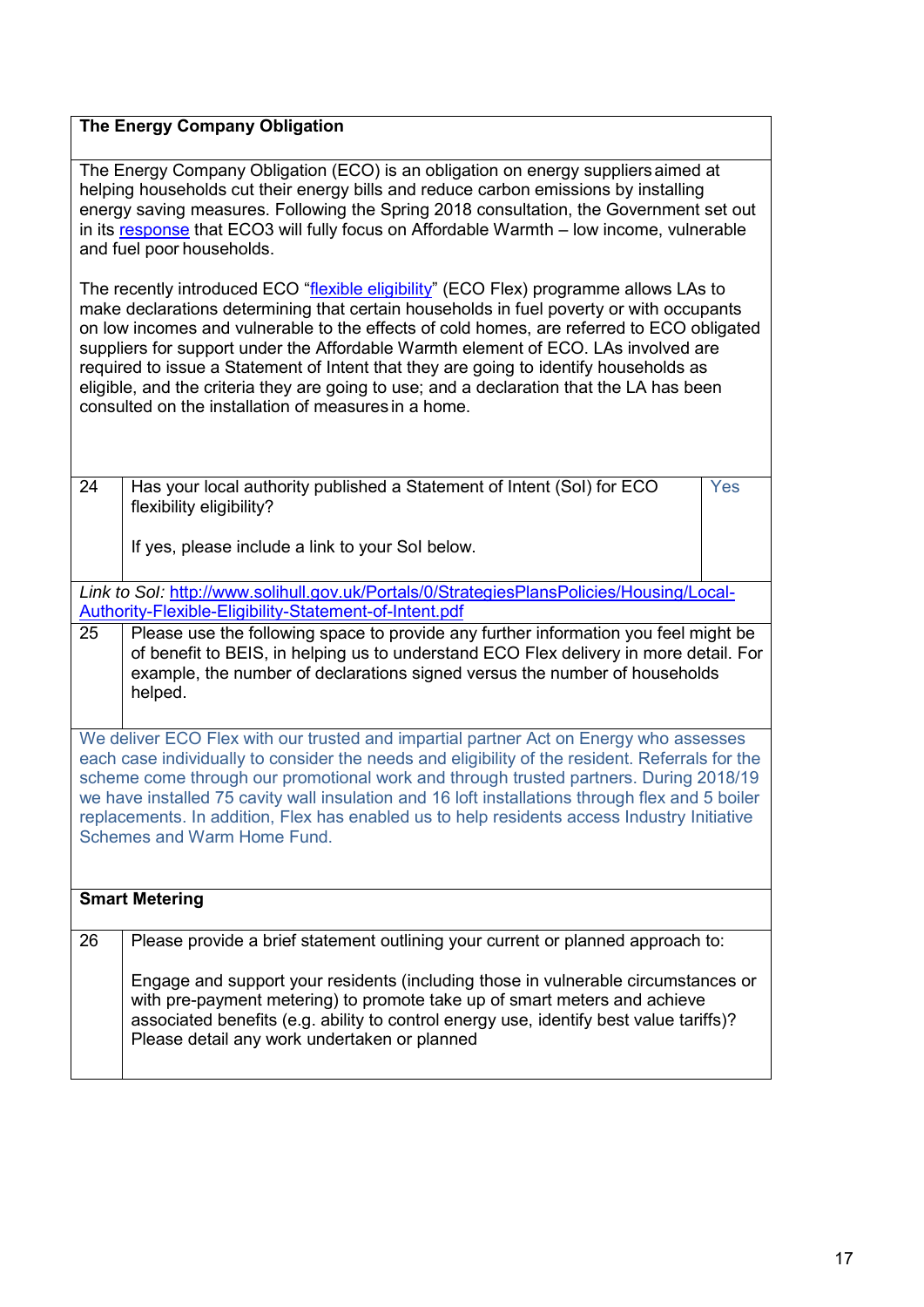|                                                                                                                                                                                                                                                                                                                                                                                                                                                                                                                                      | with local/community groups, housing associations, micro businesses, Smart<br>Energy GB under their Partnership Programme and energy suppliers.                                                                                                                                                                 |  |
|--------------------------------------------------------------------------------------------------------------------------------------------------------------------------------------------------------------------------------------------------------------------------------------------------------------------------------------------------------------------------------------------------------------------------------------------------------------------------------------------------------------------------------------|-----------------------------------------------------------------------------------------------------------------------------------------------------------------------------------------------------------------------------------------------------------------------------------------------------------------|--|
|                                                                                                                                                                                                                                                                                                                                                                                                                                                                                                                                      |                                                                                                                                                                                                                                                                                                                 |  |
| Through our partners Act on Energy we have been able to access support and training for<br>both residents and frontline staff.                                                                                                                                                                                                                                                                                                                                                                                                       |                                                                                                                                                                                                                                                                                                                 |  |
| Act on Energy have attended events and worked with key partners such as Solihull<br>Community Housing to help residents understand the benefits of Smart Metering. This has<br>been linked to their work in 2017 delivering BESN on behalf of BEIS. Unfortunately, Act on<br>Energy was unable to access the funding for 2018 and relied on Smart Energy GB to<br>promote smart meters.                                                                                                                                              |                                                                                                                                                                                                                                                                                                                 |  |
| 27                                                                                                                                                                                                                                                                                                                                                                                                                                                                                                                                   | Please provide a brief statement outlining your current or planned approach to:                                                                                                                                                                                                                                 |  |
|                                                                                                                                                                                                                                                                                                                                                                                                                                                                                                                                      | Integrate your approaches to delivering energy efficiency improvements in<br>residential accommodation with the opportunities presented by the installation of<br>smart meters, drawing upon materials from the Smart Meter Energy Efficiency<br>Materials Project or other sources of independent information. |  |
| Our partners use a joined up approach to energy efficiency so will look at the whole house<br>and householder to maximise the support that is provided. They utilise material produced<br>by themselves and through others such as Smart GB portal for leaflets and information this<br>is then circulated throughout the borough in a variety of ways including:<br><b>Tenants newsletters</b><br><b>SCH website</b><br><b>Council website</b>                                                                                      |                                                                                                                                                                                                                                                                                                                 |  |
| 28                                                                                                                                                                                                                                                                                                                                                                                                                                                                                                                                   | Please detail any:                                                                                                                                                                                                                                                                                              |  |
|                                                                                                                                                                                                                                                                                                                                                                                                                                                                                                                                      | Resources/ support (e.g. services, funding) available to residents who have had<br>an appliance(s) condemned for safety reasons and cannot afford to replace it (e.g.<br>during visual safety checks conducted during their smart meter installation or<br>otherwise).                                          |  |
| Emergency assistance via the provision of temporary heating is available to all residents<br>regardless of vulnerability or financial situation.<br>Where a resident's gas boiler has been condemned, they could potentially be helped<br>through the council's Winter Warmth project if they meet the eligibility criteria and funding is<br>available. In addition our partners, Act On Energy are due to start a reactive response<br>programme with NEA and Cadent to repair/replace condemned heating appliances in<br>2019/20. |                                                                                                                                                                                                                                                                                                                 |  |
| 29                                                                                                                                                                                                                                                                                                                                                                                                                                                                                                                                   | Please detail any:                                                                                                                                                                                                                                                                                              |  |
|                                                                                                                                                                                                                                                                                                                                                                                                                                                                                                                                      | Existing relationships with energy suppliers to help ensure that the opportunities<br>presented by vacant properties under your control are effectively utilised (i.e.<br>gaining access to install a smart meter).                                                                                             |  |